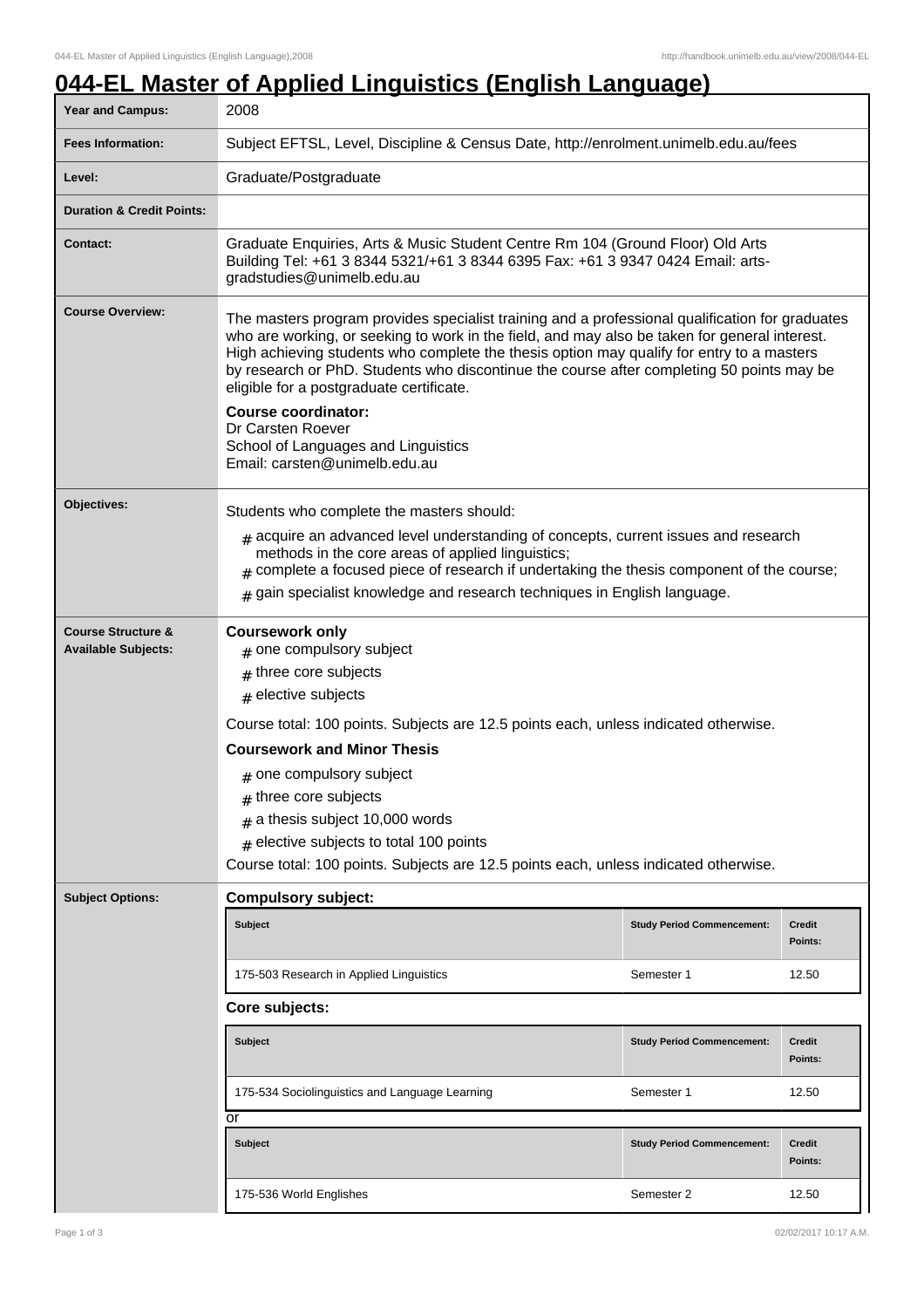|                            | and two of:                                                                                                                                                                                                                                                                                                                                                                                                                                                                                                                                                                                                                                                                                                                                                                                                                             |                                   |                          |
|----------------------------|-----------------------------------------------------------------------------------------------------------------------------------------------------------------------------------------------------------------------------------------------------------------------------------------------------------------------------------------------------------------------------------------------------------------------------------------------------------------------------------------------------------------------------------------------------------------------------------------------------------------------------------------------------------------------------------------------------------------------------------------------------------------------------------------------------------------------------------------|-----------------------------------|--------------------------|
|                            | Subject                                                                                                                                                                                                                                                                                                                                                                                                                                                                                                                                                                                                                                                                                                                                                                                                                                 | <b>Study Period Commencement:</b> | <b>Credit</b><br>Points: |
|                            | 175-507 Quantitative Methods in Language Studies                                                                                                                                                                                                                                                                                                                                                                                                                                                                                                                                                                                                                                                                                                                                                                                        | Semester 1                        | 12.50                    |
|                            | 175-525 English Phonetics and Phonology                                                                                                                                                                                                                                                                                                                                                                                                                                                                                                                                                                                                                                                                                                                                                                                                 | Semester 2                        | 12.50                    |
|                            | 175-526 Grammar & Discourse                                                                                                                                                                                                                                                                                                                                                                                                                                                                                                                                                                                                                                                                                                                                                                                                             | Semester 1                        | 12.50                    |
|                            | Elective subjects (to total 100 points):                                                                                                                                                                                                                                                                                                                                                                                                                                                                                                                                                                                                                                                                                                                                                                                                |                                   |                          |
|                            | Subject                                                                                                                                                                                                                                                                                                                                                                                                                                                                                                                                                                                                                                                                                                                                                                                                                                 | <b>Study Period Commencement:</b> | <b>Credit</b><br>Points: |
|                            | 175-501 Presenting Academic Discourse                                                                                                                                                                                                                                                                                                                                                                                                                                                                                                                                                                                                                                                                                                                                                                                                   | Semester 1, Semester 2            | 12.50                    |
|                            | 175-507 Quantitative Methods in Language Studies                                                                                                                                                                                                                                                                                                                                                                                                                                                                                                                                                                                                                                                                                                                                                                                        | Semester 1                        | 12.50                    |
|                            | 175-511 Language Curriculum Design                                                                                                                                                                                                                                                                                                                                                                                                                                                                                                                                                                                                                                                                                                                                                                                                      | 2                                 | 12.500                   |
|                            | 175-512 Language Program Evaluation                                                                                                                                                                                                                                                                                                                                                                                                                                                                                                                                                                                                                                                                                                                                                                                                     | Semester 2                        | 12.50                    |
|                            | 175-513 Language Testing                                                                                                                                                                                                                                                                                                                                                                                                                                                                                                                                                                                                                                                                                                                                                                                                                | Semester 2                        | 12.50                    |
|                            | 175-514 Australian Linguistics Institute                                                                                                                                                                                                                                                                                                                                                                                                                                                                                                                                                                                                                                                                                                                                                                                                | Not Offered                       |                          |
|                            | 175-516 Minor Thesis - Applied Linguistics                                                                                                                                                                                                                                                                                                                                                                                                                                                                                                                                                                                                                                                                                                                                                                                              | Semester 1, Semester 2            | 25                       |
|                            | 175-522 Second Language Acquisition                                                                                                                                                                                                                                                                                                                                                                                                                                                                                                                                                                                                                                                                                                                                                                                                     | Semester 2                        | 12.50                    |
|                            | 175-525 English Phonetics and Phonology                                                                                                                                                                                                                                                                                                                                                                                                                                                                                                                                                                                                                                                                                                                                                                                                 | Semester 2                        | 12.50                    |
|                            | 175-526 Grammar & Discourse                                                                                                                                                                                                                                                                                                                                                                                                                                                                                                                                                                                                                                                                                                                                                                                                             | Semester 1                        | 12.50                    |
|                            | 175-534 Sociolinguistics and Language Learning                                                                                                                                                                                                                                                                                                                                                                                                                                                                                                                                                                                                                                                                                                                                                                                          | Semester 1                        | 12.50                    |
|                            | 175-535 Directed Reading                                                                                                                                                                                                                                                                                                                                                                                                                                                                                                                                                                                                                                                                                                                                                                                                                | Not Offered                       |                          |
|                            | 175-536 World Englishes                                                                                                                                                                                                                                                                                                                                                                                                                                                                                                                                                                                                                                                                                                                                                                                                                 | Semester 2                        | 12.50                    |
|                            | 175-505 Current Issues in CALL                                                                                                                                                                                                                                                                                                                                                                                                                                                                                                                                                                                                                                                                                                                                                                                                          | 2                                 | 12.500                   |
|                            | 175-509 Computer-Mediated Language Learning                                                                                                                                                                                                                                                                                                                                                                                                                                                                                                                                                                                                                                                                                                                                                                                             | Semester 1                        | 12.50                    |
|                            | Notes:<br>* 175-501 Presenting Academic Discourse is only available to students of non-English speaking<br>background<br>* Students must gain written approval from the course coordinator before enrolling in 175-514 or<br>175-535<br>* Students taking 175-516 Minor Thesis should do so in the final semester of their course                                                                                                                                                                                                                                                                                                                                                                                                                                                                                                       |                                   |                          |
| <b>Entry Requirements:</b> | <b>Minimum entry requirement:</b>                                                                                                                                                                                                                                                                                                                                                                                                                                                                                                                                                                                                                                                                                                                                                                                                       |                                   |                          |
|                            | $_{\text{\#}}$ a four year honours degree or postgraduate diploma in an appropriate discipline at least at<br>H2B (70%) level, or equivalent<br>or<br>$_{\text{\#}}$ a three year undergraduate degree in an appropriate discipline at least at H2B (70%) level<br>and at least two years of documented relevant professional or work experience<br>or<br>$_{\#}$ an undergraduate degree and graduate certificate in an appropriate discipline and at least<br>two years of documented relevant professional or work experience.<br>Referee reports and employers' references to assess the applicant's eligibility may be required.<br>Interviews may be conducted. Examples of relevant professional training or experience are:<br>teaching English or a language other than English, journalism, editing, writing, interpreting or |                                   |                          |

translation, speech synthesis, designing natural language interfaces for computers, or speech

Page 2 of 3 02/02/2017 10:17 A.M.